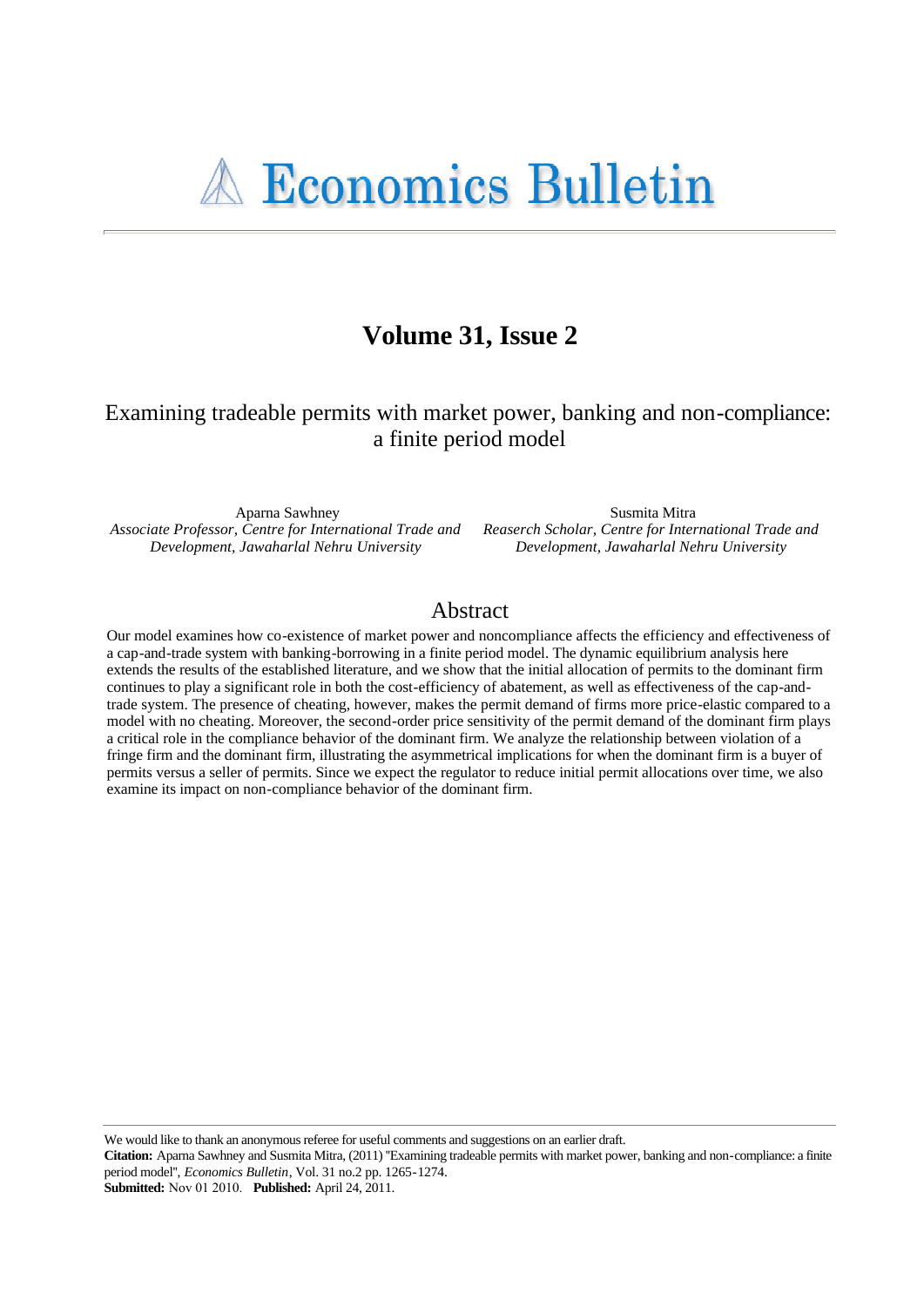#### **1. Introduction**

It is well-established that the emission permit market equilibrium fails to achieve an efficient outcome in the presence of market power (Hahn 1984) and non-compliance among firms (Malik 1990). In an imperfect permit market, the outcome diverges from the abatement cost-minimizing efficient equilibrium, except in the rare occasion when the initial permit allocation matches the dominant firm's equilibrium demand for permits. The presence of twin imperfections (in market structure and in regulation) reinforces the critical role of the initial distribution of permits among firms (Egteren and Weber 1996).

In practice, emissions trading systems have typically been implemented in finite time horizons, most prominently in the US (e.g. sulfur dioxide allowance trading program Phase I during 1995- 1999 under the US Clean Air Act Amendment 1990) and more recently in the European Union (e.g. two-phase carbon dioxide trading in 2005-07 and 2008-12). Such multi-year trading programs allow for banking and borrowing for greater temporal flexibility in the dynamic cost minimization problem of the polluters. $<sup>1</sup>$ </sup>

Augmentation of permit banking and borrowing in an emissions trading model allows for temporal efficiency through reallocation of emissions over time. While Rubin (1996) examined banking and borrowing with no market imperfections, Stranlund, Chavez and Costello (2005) incorporated noncompliance along with banking-borrowing in a perfect competitive setting to examine the regulatory role. In the latter model, the incentive to cheat stems from static gains as well as dynamic gains through saving permits for future use. The Chevallier (2008) model on inter-temporal permit trading in the presence of market power (but no cheating) demonstrated that the resultant price-distortion is a function of price elasticity of demand for permits of the dominant firm.

It remains to be seen how the features of market power, banking/borrowing and noncompliance together impact permit price distortion. What is the role of initial allocation of permits in this extended framework? Our model here examines how co-existence of market power and noncompliance affects the efficiency and effectiveness<sup>2</sup> of the emissions trading system when banking-borrowing is also allowed as can be expected in reality. The model extends the work of Egteren and Weber (1996), Rubin (1996), and Chevallier (2008).

#### **2. Model**

 $\overline{a}$ <sup>1</sup> While the feature of banking is more prevalent in programs, borrowing is limited. Overlapping cycles of compliance periods (year) allow for implicit borrowing during the windows of overlapping months. There is evidence of borrowing among firms under the EU ETS phase I (2005-08), where operators used their next year's allowances to demonstrate compliance with current year compliance (Trotignon and Ellerman 2008). The operators were allocated their assigned allowances in end-February of each calendar year, but had to surrender units in April of the next year to demonstrate compliance, thus at the time of determining compliance firms had two annual sets of allowances to cover their emissions, except for the final year of the trading period (ibid). In infinite time horizons, unrestricted borrowing is not a desirable feature from the environmental perspective as polluters could have an incentive to postpone abatement infinitely.

 $2$  Efficiency in this model is achieved with equality of marginal abatement costs across firms and effectiveness is ensured when firms do not cheat.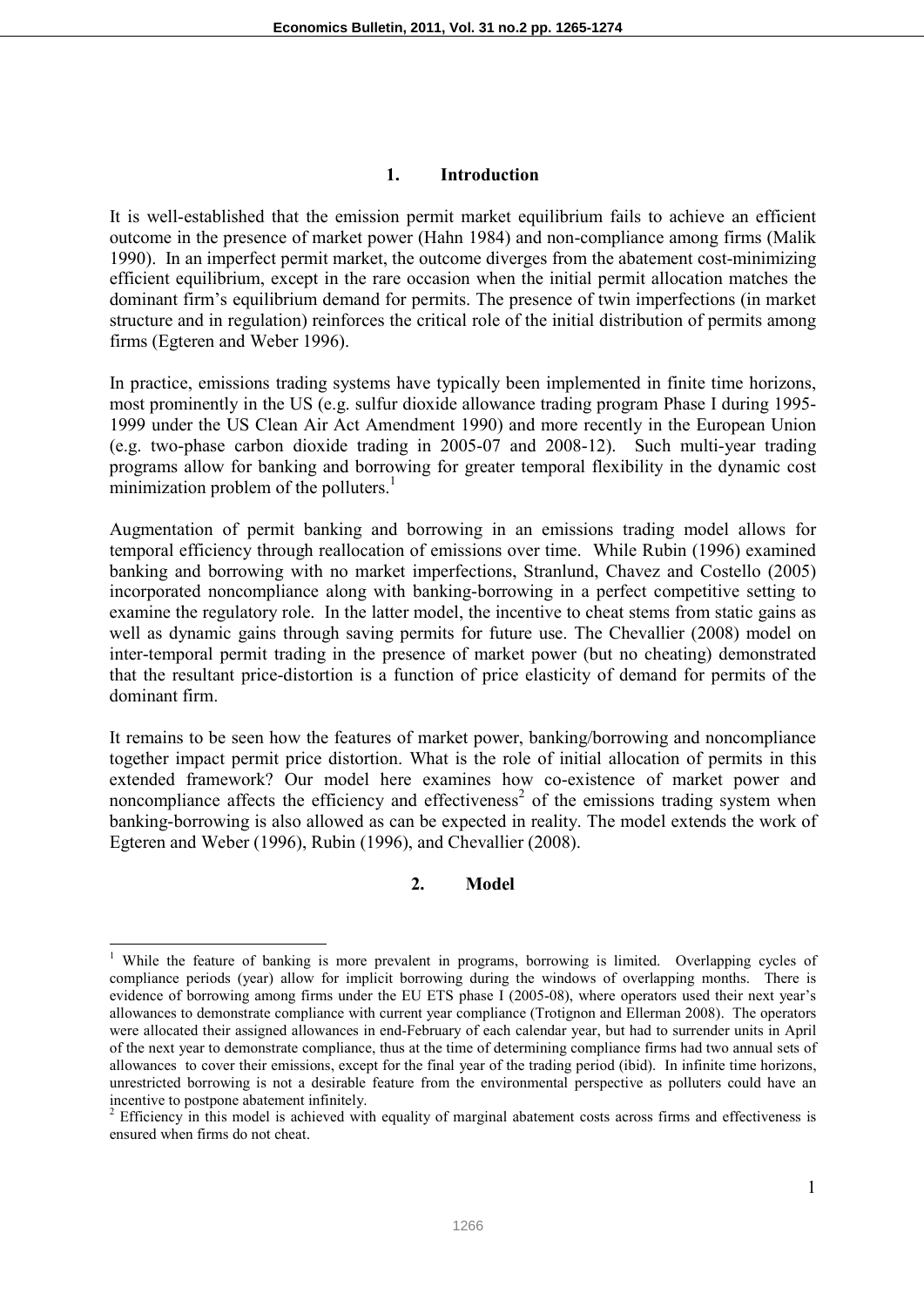There are a total of *N* firms in the permit market, with the dominant firm being represented by the first firm,  $i=1$ , and the competitive fringe firms by the remaining firms  $i=2,\dots, n$ . The cost of emission abatement is denoted as  $C_i(e_i)$  for each firm *i*, where  $e_i(t)$  is the emission at time *t*.  $C_i$ is decreasing and convex in emissions, such that  $C_i$ '<0 and  $C_i$ ''>0, with  $C_i$ (0)=0. The regulator distributes a predetermined stock of permits among the firms, and the initial endowment for each firm *i* at time *t* is denoted by  $l_i^0(t)$ . Assuming a unique permit price  $P(t)$  in each *t*, a firm *i* can engage in permit trade with other firms, buying  $y_i(t) > 0$  (or selling, in case  $y_i(t) < 0$ ) amount of permits.

Firms also engage in inter-temporal trade in permits, with both banking and borrowing being allowed except in the end-point T, with  $B_i(t) > 0$  denoting the amount of permits banked in *t* for future use (or borrowed, when *Bi(t)* <0). We consider a continuous but finite time-horizon of *T*, and since a firm *i* does not inherit any permits in the beginning, we have  $B_i(0) = 0$ . Since a firm cannot borrow from the future, in the endpoint we have  $B_i(T) \ge 0$ . If  $l_i(t)$  is the permit holding of firm *i* at time t, then the net permit banked in any point *t* can be represented as,  $\dot{B}_i(t) = l_i^o(t) + l_i^o(t)$  $y_i(t) - l_i(t)$ .

With regulatory enforcement being imperfect, there is scope for cheating among firms. A firm's emission level  $e_i(t)$  may well exceed its permit holding  $l_i(t)$  at time *t*, and we denote this as violation of firm *i* at time *t* as  $v_i(t) = Max{e_i(t) - l_i(t), 0}$ , i.e. by definition  $v_i \ge 0$ . In case permit holding is greater than actual emissions, then by definition violation is zero. We assume that while firms know about their actual emission  $e_i(t)$ , the regulator would know only when it audits the firm. The probability of firm *i* being audited is denoted by  $\beta_i(v_i)$ , which is considered to be an increasing function of violation with  $\beta_i'(v_i) > 0$  and  $\beta_i''(v_i) \ge 0$ . When the regulator detects violation, the associated penalty is  $F_i(v)$ , which is also an increasing function of violation with  $F_i' > 0, F_i'' > 0$  for  $v_i \ge 0$ , and with  $F_i(0) = 0$ . Consequently the net change in banked permits at *t*, can be re-written in terms of initial endowment of permits, current permit trade, emissions and violation as:  $\dot{B}_i(t) = l_i^o(t) + y_i(t) - e_i(t) + v_i(t)$ .

Considering a Stackelberg leader-follower scheme in the market equilibrium, we first solve for the fringe firms' and dominant firm's optimization exercise in section 3; and then examine the features of the market equilibrium and firms' cheating behavior in section 4.

#### **3. Cost Minimization and Market Equilibrium**

#### **3.1 Fringe Firms' optimization**

The price-taking fringe firms minimize the total discounted stream of cost associated with emission abatement, permit purchase and expected penalty from violation, subject to the banking budget of permits. Considering *r* as the discount rate, we have:

$$
Min_{e_i, y_i, v_i} \int_0^T e^{-rt} \{C_i(e_i(t)) + P(t)y_i(t) + \beta_i(v_i(t))F_i(v_i(t))\} dt
$$
  
s.t.  

$$
\dot{B}_i(t) = l_i^o(t) + y_i(t) - e_i(t) + v_i(t)
$$
  

$$
B_i(t) = 0, \text{ and } B_i(T) \ge 0 \quad \text{for } i = 2, 3, ..., n.
$$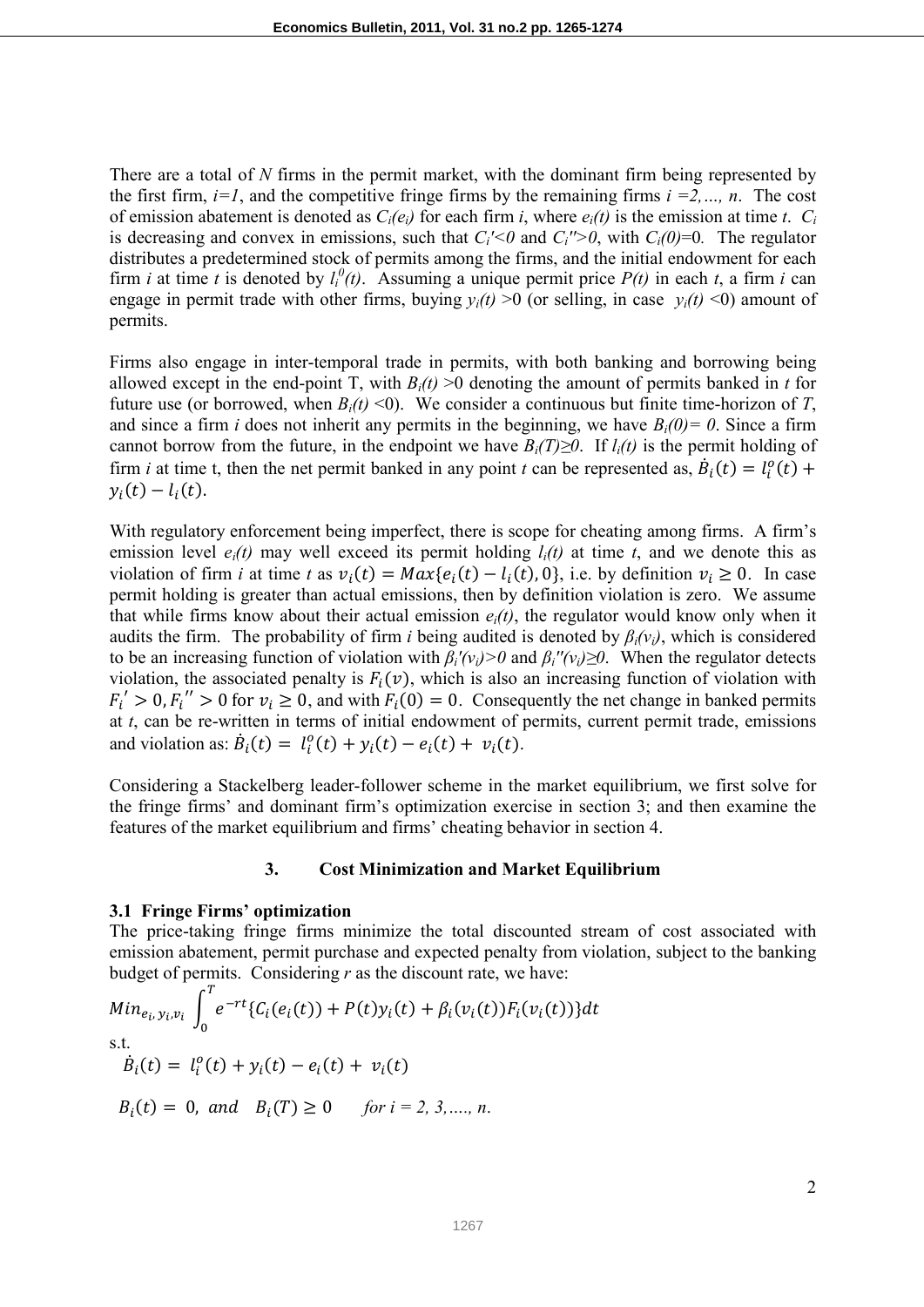The corresponding current value Hamiltonian and the first order conditions can be written as:  $H = C_i(e_i(t)) + P(t)y_i(t) + \beta_i(v_i(t))F_i(v_i(t)) + \lambda_i(t)\{l_i^o(t) + y_i(t) - e_i(t) + v_i(t)\}$ where  $\lambda_i(t)$  is the Lagrange multiplier.

$$
\frac{\partial H}{\partial e_i(t)} = C'_i \big( e_i(t) \big) - \lambda_i(t) = 0 \tag{1}
$$

$$
\frac{\partial H}{\partial y_i(t)} = P(t) + \lambda_i(t) = 0
$$
\n(2)

$$
\frac{\partial H}{\partial v_i(t)} = \beta_i'(v_i) F_i(v_i) + \beta_i(v_i) F_i'(v_i) + \lambda_i(t) = 0
$$
\n(3)

$$
\frac{\partial H}{\partial \lambda_i(t)} = l_i^o(t) + y_i(t) - e_i(t) + v_i(t) = 0
$$
\n(4)

$$
\frac{\partial H}{\partial B_i(t)} = \dot{\lambda}_i - r\lambda_i(t) = 0
$$
\n(5)

$$
\lambda_i(T)B_i(T) = 0 \tag{6}
$$

First-order conditions (1), (2) and (3) yield the equilibrium condition for the fringe firms,  $-\lambda_i(t) = -C'_i(e_i^*(t)) = P(t) = \beta_i'(v_i^*)F_i(v_i^*) + \beta_i(v_i^*)F_i'(v_i^*)$  $(7)$ 

The above condition gives the equilibrium levels (denoted with \*) of emission, permit purchase, and violation at time *t* for the fringe firms.

#### **3.1.1 Fringe firm's permit demand**

We derive the fringe firm's response along the equilibrium path by differentiating (7):

$$
-\lambda_t = -C_i' \frac{\partial e_i}{\partial t} = \frac{\partial P}{\partial t} = (\beta_i'' F_i + 2\beta_i' F_i' + \beta_i F_i'') \frac{\partial v_i}{\partial t} \quad \text{for } i = 2, 3, ..., n.
$$
  
\n
$$
\Rightarrow \frac{\partial e_i}{\partial P} = -\frac{1}{C_i''} < 0
$$
  
\nand 
$$
\frac{\partial v_i}{\partial P} = \frac{1}{\beta_i'' F_i + 2\beta_i' F_i' + \beta_i F_i''} > 0
$$

Since  $y_i^*(t) = e_i^*(t) - v_i^*(t) - l_i^0(t)$ , the change in permit demand of firm *i* is given by:

$$
\frac{\partial y_i(t)}{\partial P(t)} = -\frac{1}{c_i''} - \frac{1}{\beta_i'' F_i + 2\beta_i' F_i' + \beta_i F_i''} < 0
$$
\n(8)

With an increase in permit price, here the fringe firm can choose to abate more and cheat more (both of which become cheaper options, ceteris paribus) until equilibrium is restored with equimarginal costs across options (equation 7). Thus price sensitivity of permit demand is higher in this model with non-compliance compared to the price sensitivity in a model with no cheating (in the latter,  $\frac{\partial y_i}{\partial P} = -\frac{1}{c_i'}$  $\frac{1}{c_i^{(t)}}$ ). I.e., the price elasticity of permit demand,  $\epsilon_d = \frac{\partial y_i(t)}{\partial P(t)} \cdot \frac{P}{y_i}$  $\frac{1}{y_i}$  of the fringe firm is greater here compared to a full-compliance model.

#### **3.2 Optimization for the Dominant Firm**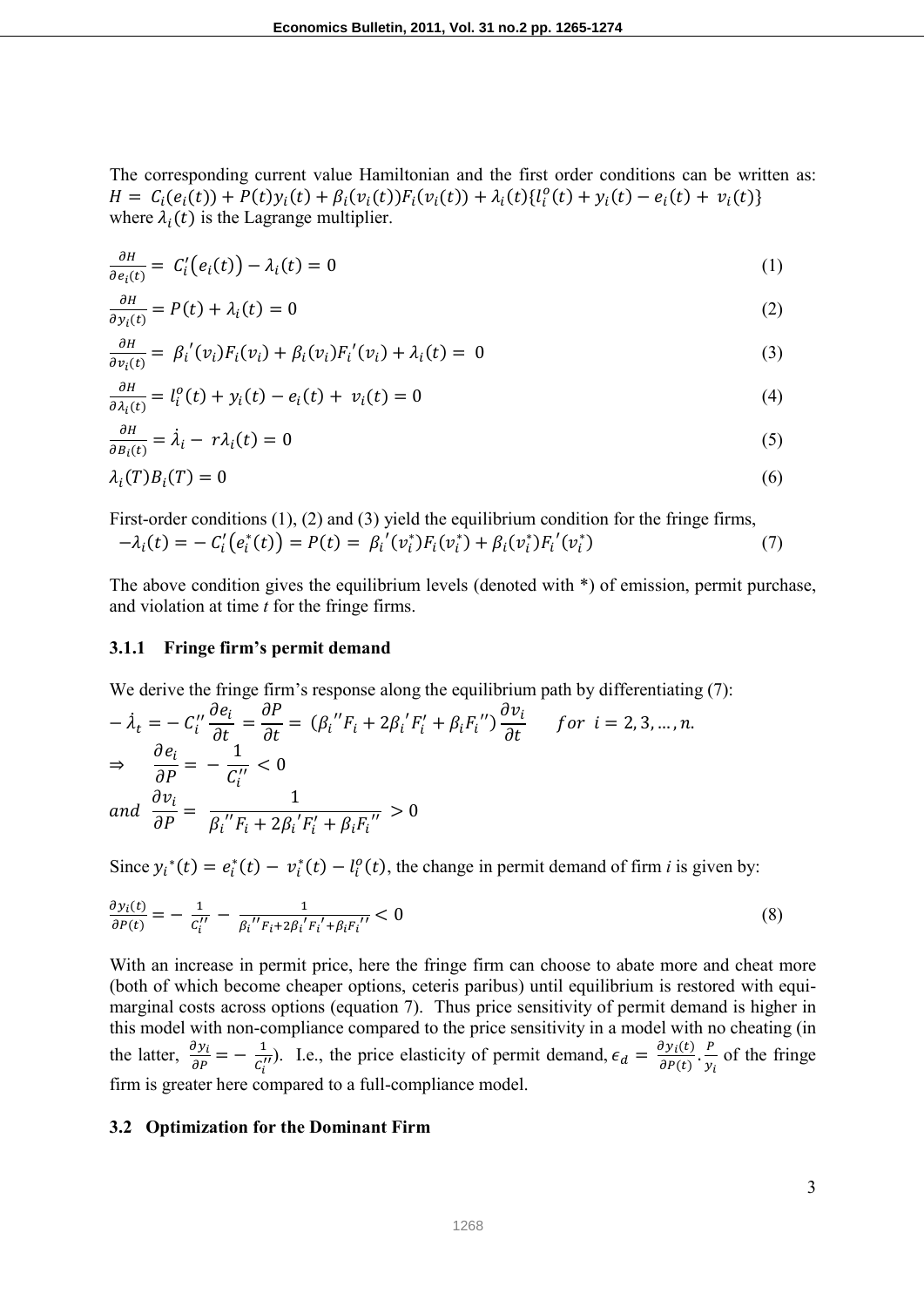The dominant firm determines the price  $P(y_1(t))$  in the permit market while minimizing its total discounted cost of abatement, permit purchase and expected penalty over the finite period T, subject to its banking condition and the permit market clearing at each point in time.

Min<sub>e<sub>1</sub>, y<sub>1</sub>,y<sub>1</sub></sub> 
$$
\int_0^T e^{-rt} \{C_1(e_1(t)) + P(y_1)y_1(t) + \beta_1(v_1(t))F_1(v_1(t))\} dt
$$
  
s.t.  
\n $\dot{B}_1(t) = l_1^o(t) + y_1(t) - e_1(t) + v_1(t)$   
\n $B_1(t) = 0$ , and  $B_1(T) \ge 0$   
\nwhere  $P(y_1)$  is such that  $y_1(t) + \sum_{i=2}^n y_i(t) = 0 \quad \forall t$ .

The corresponding current value Hamiltonian of the dynamic minimization and the first order conditions can be written as follows:

$$
H = C_1(e_1(t)) + P(y_1)y_1(t) + \beta_1(v_1(t))F_1(v_1(t)) + \lambda_1(t)\{\ell_1^o(t) + y_1(t) - e_1(t) + v_1(t)\}\
$$
  
\n
$$
\frac{\partial H}{\partial t} = C'(e_1(t)) - \lambda_1(t) = 0
$$

$$
\frac{\partial H}{\partial e_1(t)} = C_1'(e_1(t)) - \lambda_1(t) = 0 \tag{1'}
$$

$$
\frac{\partial H}{\partial y_1(t)} = P'.y_1(t) + P + \lambda_1(t) = 0
$$
\n<sup>(2')</sup>

$$
\frac{\partial H}{\partial v_1(t)} = \beta_1'(v_1)F_1(v_1) + \beta_1(v_1)F_1'(v_1) + \lambda_1(t) = 0
$$
\n(3')

$$
\frac{\partial H}{\partial \lambda_1(t)} = l_1^o(t) + y_1(t) - e_1(t) + v_1(t) = 0 \tag{4'}
$$

$$
\frac{\partial H}{\partial B_1(t)} = \dot{\lambda}_1 - r\lambda_1(t) = 0 \tag{5'}
$$

$$
\lambda_1(T)B_1(T) = 0 \tag{6'}
$$

First-order conditions (1'), (2') and (3') yield the equilibrium condition:

$$
-\lambda_1(t) = -C_1'(e_1^*(t)) = P'.y_1^*(t) + P(t) = \beta_1'(v_1^*)F_1(v_1^*) + \beta_1(v_1^*)F_1'(v_1^*)
$$
\n(7')

\nwhere  $P'(y_1) < 0$ , and  $P'' > 0$ 

*Market equilibrium:* Assuming an interior solution exists, from the optimality conditions (7) and (7′), the market equilibrium is characterized by:

 $P(t) = -C_1'(e_1^*) - P'.y_1^* = -C_i'(e_i^*) = -\lambda_1 - P'.y_1^* = -\lambda_i =$  $\beta'_1(v_1^*)F_1(v_1^*) + \beta_1(v_1^*)F'_1(v_1^*) - P'.y_1^* = \beta_i'(v_i^*)F_i(v_i^*) + \beta_i(v_i^*)F'_i(v_i^*)$  (9) and  $y_1(t) + \sum_{i=2}^n y_i(t) = 0 \quad \forall t$ 

#### **4. Features of the permit market equilibrium**

#### **4.1 Efficiency in Abatement Cost**

Following the market equilibrium characterized in (9), the relationship between the marginal abatement costs of dominant and fringe firms can be written as:  $P(t) = -C'_1(e_1^*(t)) - P'.y_1^*(t) = -C'_i(e_i^*(t))$  for  $i = 2,3,...,n$ .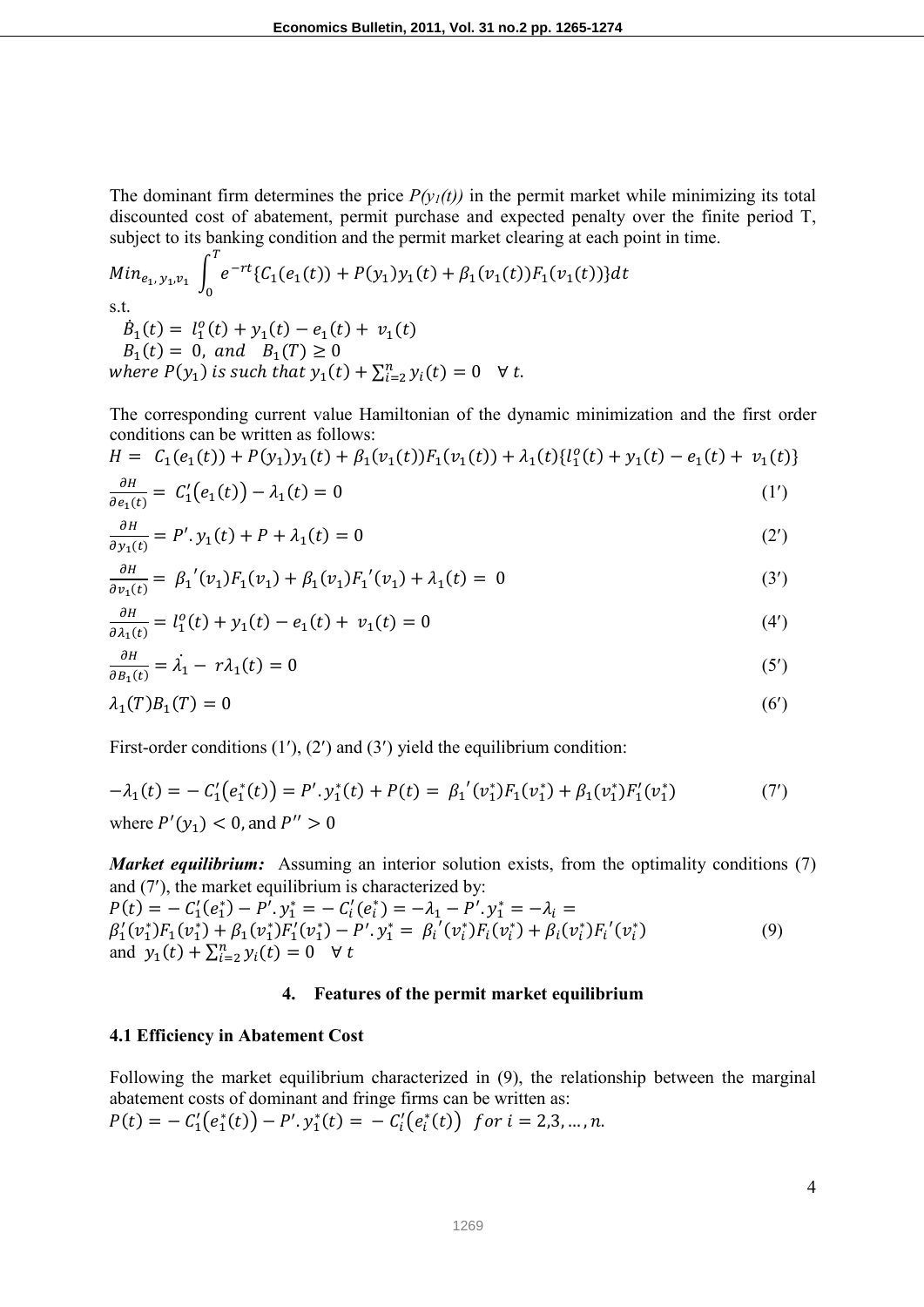$$
\Rightarrow -C_1'(e_1^*) = -C_i'(e_i^*) \left\{ 1 + \frac{P' \cdot y_1^*}{P} \right\} \tag{9a}
$$

It is evident that the efficiency in abatement (equal marginal abatement across firms) is ensured in this model only when the dominant firm does not engage in trade, i.e. when  $y_1^*(t) = 0$  *a la Hahn*. The degree of inefficiency, i.e. the difference in the marginal abatement costs of the dominant firm and a typical fringe firm, represented by  $\frac{P' \cdot y_i^*}{P}$  $\frac{y_1}{P}$  is the inverse of the price elasticity of demand for permits of the dominant firm. (This is similar to Chevalier (2008), except that here due to the presence of cheating we cannot equate the dominant firm's permit trade to the emissions in the system without bringing in violations.)

Although efficiency is ensured when permit purchase of the dominant firm is zero, in this model since there is possibility of cheating, zero permit trade does not necessarily imply that initial allocation of permit to the dominant firm is equal to optimal permit holding at time *t*. Thus while the cap and trade system may succeed in achieving equi-marginal abatement cost, optimal violation of the dominant firm could be positive:  $y_1^*(t) = e_1^*(t) - v_1^*(t) - l_1^o(t) = 0$ ; with  $v_1^*(t) = e_1^*(t) - l_1^o(t) > 0$ . So market equilibrium is not effective in capping the system's emissions as long as equilibrium violations of the firms are greater than zero.

#### **4.2 Effectiveness of the Cap and Trade Program**

The emission cap in the system is the total number of permits allocated across firms over time  $\int_{t=1}^{1} \sum_{i=1}^{n} l_i^0(t)$  $\sum_{t=1}^{T} \sum_{i=1}^{n} l_i^0(t)$ , and for simplicity we interpret effectiveness of the cap-and-trade system as zero violations of firms at each point in time, i.e. when  $v_1^*(t)$  and  $v_i^*(t)$  are zero for all *t*. In other words, we ignore the case of any firm over-complying  $(v_i^*(t) < 0, i = 1, ..., n)$  and offsetting violation across time. The simplifying definition of non-effectiveness of the cap and trade model in our finite period model as non-zero violation in any point in time, implies that no firm ever has incentive to over-comply, and helps us to obtain insight into the nature of non-compliance behavior of the firms, and in particular that of the dominant firm. The conditions for compliance implies that, in equilibrium the marginal expected penalty is greater or equal to the marginal cost of emission permit, and greater than the marginal abatement cost for the firms. For the compliant fringe firm we get the condition, as follows:

$$
-\lambda_i(t) = -C_i'(e_i^*(t)) = P(t) \le \beta_i'(0)F_i(0) + \beta_i(0)F_i'(0) \qquad \text{for } i = 2,3,\dots, n \quad \forall t
$$

Since  $F_i(0) = 0$ , considering the equilibrium at equality we get the condition for compliance:  $\beta_i(0)F'_i(0) = P = -C'_i(e_i^*)$  $) \ge 0$  (10)

It is evident that as in Egteren Weber (1996), here the compliance decision of the fringe firm *i* is independent of the initial allocation of permit,  $l_i^o(t)$ , in any point *t*.

Similarly, for the compliant dominant firm (i.e.  $v_1^*(t) = 0$ ), we get the condition:  $-\lambda_1(t) = -C'_1(e_1^*(t)) = P'.y_1^*(t) + P(t) \leq \beta_1(0)F'_1(0)$   $\forall t$ Considering the condition at equality:

$$
P'\{e_1^*(t) - l_1^o(t)\} + P(t) = \beta_1(0)F_1'(0)
$$
\n(10')

5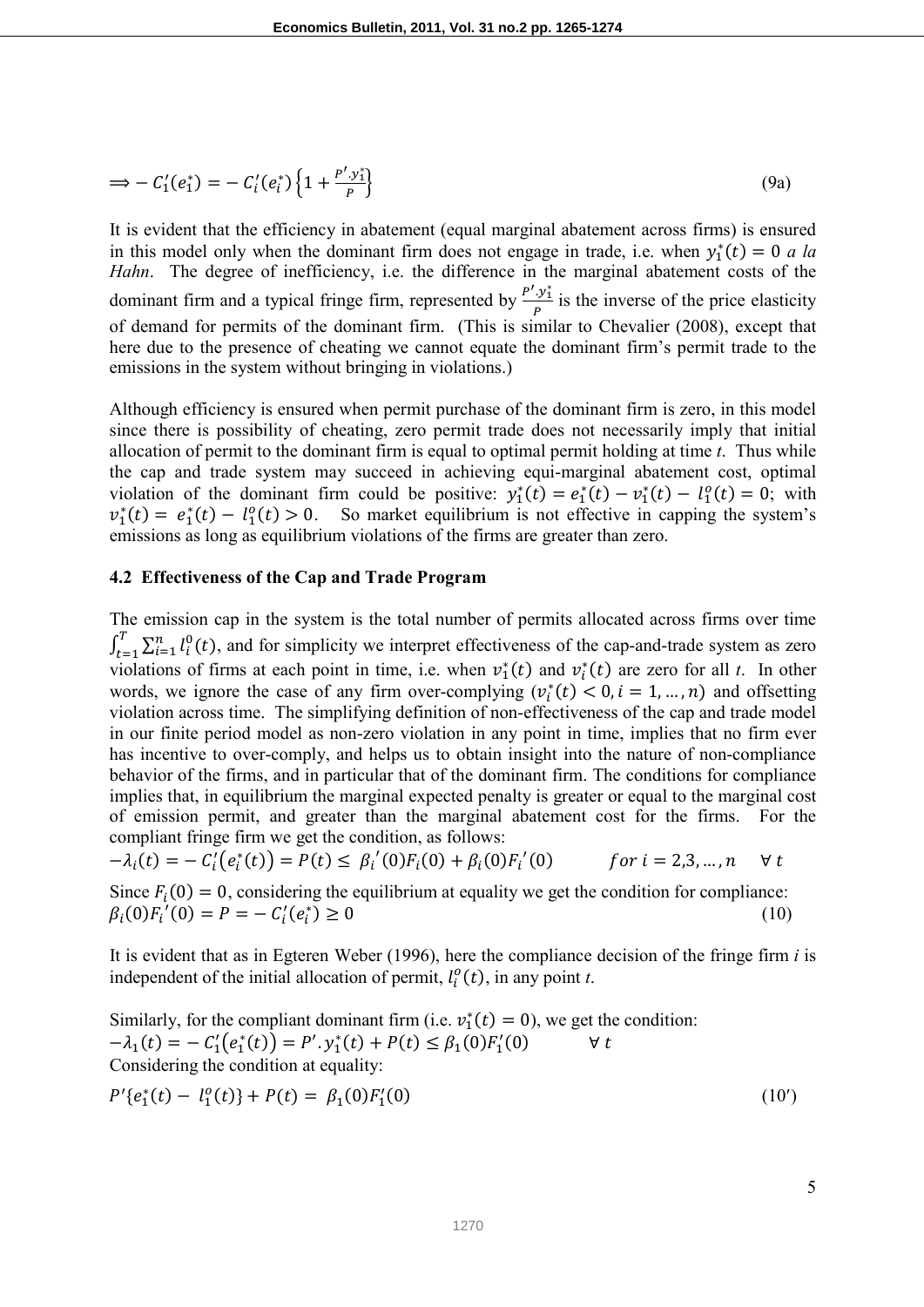$\Rightarrow$  compliance at time t of the dominant firm is dependent on its *initial allocation of permits*,  $l_1^o(t)$ , in contrast to condition for the fringe firm.

## **4.3 Cheating: Fringe firms vs dominant firm**

## *4.3.1 Sufficient conditions for cheating*

The equilibrium conditions for compliance in section 4.2 provide the sufficient conditions cheating for the firms in the market. The sufficient condition for a fringe firm to cheat is:  $\beta_i(0)F_i'(0) < P$  for  $i= 2, 3, ..., n;$  (11)

and for the dominant firm to cheat is:

 $P'y_1^*(t) + P(t) > \beta_1(0)F_1'$ (0)  $(11')$ 

The presence of market power in (11′) means that the implications are different for the dominant firm when it is a *net buyer* versus a *net seller* of permits. In case the dominant firm is a *net buyer* of permits,  $y_1^*(t) = e_1^*(t) - l_1^o(t) > 0$ , the first product term  $(P'y_1^*)$  on the left hand-side of the equation (11′) is negative, thus the sufficient condition for non-compliance or cheating implies that  $P(t) \gg \beta_1(0) F_1'(0)$ . However, when the dominant firm is a *net seller*,  $P'y_1^*$  is positive, so it is possible to have either  $P(t) < \beta_1(0)F'_1(0)$  or,  $P(t) > \beta_1(0)F'_1(0)$  as long as the total sum of the two terms ensure the inequality in (11′) to hold, i.e. satisfy the sufficient condition for violation.

In the special case where the penalty functions of the dominant and fringe firms are the same, the above asymmetry can give rise to a case where the following inequality holds:  $P'y_1^*(t) + P(t) > \beta_1(0)F_1'(0) = \beta_i(0)F_i'(0) > P$  (12)

such that the fringe firms have zero violation, but the *net seller* dominant firm is cheating as long as the market-power effect  $P'y_1^*(t)$  is large enough (or price distortion compared to the competitive equilibrium) to ensure the above. It is more likely for the regulator to choose a higher probability of detection and associated penalty for the dominant firm compared to fringe firms, in order to offset this market-power effect.

## *4.3.2 Relationship between firms' violations*

It is interesting to track the relationship between the non-compliance behaviors of the two types of firms. From the market equilibrium in (9), we have

$$
\beta_1'(v_1^*)F_1(v_1^*) + \beta_1(v_1^*)F_1'(v_1^*) - P'.y_1^* = \beta_i'(v_i^*)F_i(v_i^*) + \beta_i(v_i^*)F_i'(v_i^*)
$$

Differentiating the above w.r.t time along the equilibrium path, we get:

$$
(\beta_1''F_1 + 2\beta_1'F_1' + \beta_1F_1'')\frac{\partial v_1^*}{\partial t} - (P'', y_1^* + P')\frac{\partial y_1^*}{\partial t} = (\beta_i''F_i + 2\beta_i'F_i' + \beta_iF_i'')\frac{\partial v_i^*}{\partial t}
$$
  
Substituting for  $\frac{\partial y_1^*}{\partial t} = \frac{S_1}{P'', y_1^* + 2P'}$   $\frac{\partial v_1^*}{\partial t}$  based on the dominant firm's optimal condition, we get

$$
\frac{\partial v_i^*}{\partial v_1^*} = \frac{S_1}{S_i} \left( \frac{P'}{P'', y_1^* + 2P'} \right) = \frac{S_1}{S_i} \left( \frac{1}{\eta + 2} \right) \tag{13}
$$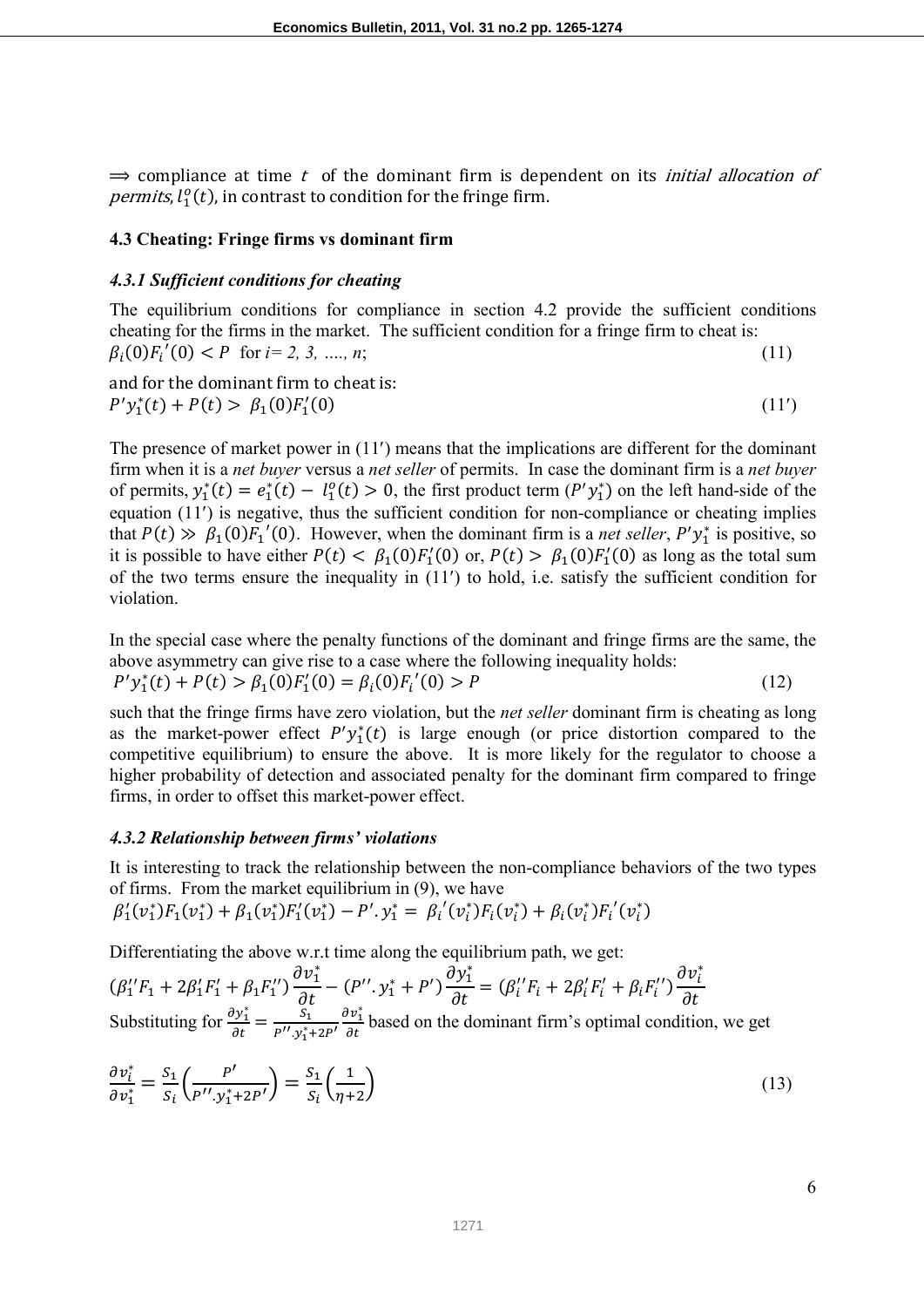where *S* denotes the change in marginal penalty for the firms:  $S_1 = \beta_1'' F_1 + 2\beta_1' F_1' + \beta_1 F_1'' > 0$  and  $S_i = \beta_i'' F_i + 2\beta_i' F_i' + \beta_i F_i'' > 0$ ; and  $\eta = \frac{P'' \cdot y_i^*}{P'}$  $\frac{y_1}{P'}$  characterizes the curvature of the dominant firm's permit demand (elasticity of slope of its permit demand) and change in price distortion element. Recall,  $P'(y_1) < 0$ , and  $P'' > 0$ , such that the elasticity term in equation (13) will be negative when dominant firm is a net buyer of permits, and it will be positive when the dominant firm is a net seller.

This implies that the violation of the fringe firm would move together with violation of the dominant firm, i.e.  $\frac{\partial v_i^*}{\partial x^*}$  $\frac{\partial v_i}{\partial r_1} > 0$  increasing the total violation in the system, when  $(\eta + 2) > 0$ . This will be true when the dominant firm is a net seller, and also true when the dominant firm is a net buyer as long as  $\eta$  > -2. On the other hand, the violations of the fringe and dominant firm will offset each other in the model, i.e.  $\frac{\partial v_i^*}{\partial x_i^*}$  $\frac{\partial v_i}{\partial v_1^*}$  < 0 when  $\eta$  < -2. The latter can hold only in the case of the dominant firm being a net buyer of permits in the market, with a high elasticity of the slope of the permit demand. In the special case, where the dominant firm has a linear permit demand curve, we get  $\eta=0$  and  $\frac{\partial v_i^*}{\partial x^*}$  $\frac{\partial v_i^*}{\partial v_1^*} = \frac{S_1}{2S}$  $2S_i$  $> 0$ , with the result that violation of the fringe and dominant firm reinforce each other.

#### *4.3.3 Initial permit endowment of dominant firm and cheating*

Over time we expect the regulator to reduce the allocation of permits (as the cap is reduced over time), i.e.  $\frac{\partial [\sum_{i=1}^{n} l_i^0(t)]}{\partial t} < 0$ . It is thus interesting to examine the effect of the change in initial permit endowment on the violation of the dominant firm. We differentiate (7′) w.r.t. time to obtain:

$$
(P''y_1^* + 2P')\left\{\frac{\partial e_1^*}{\partial t} - \frac{\partial l_1^o}{\partial t} - \frac{\partial v_1^*}{\partial t}\right\} = S_1 \frac{\partial v_1^*}{\partial t}
$$

Substituting for  $\frac{\partial e_1^*}{\partial t} = \frac{S_1}{-C}$  $\frac{S_1}{-C_1'} \frac{\partial v_1^*}{\partial t}$  based on (7'), and rearranging the terms we get,  $\partial v_1^*$  $\frac{\partial v_1^2}{\partial l_1^0} = -S_1^{-1} \Big( \frac{1}{p'' y_1^*}$  $\frac{1}{P''y_1^*+2P'}+\frac{1}{C_1'}$  $\frac{1}{c''_1} + \frac{1}{s_1}$  $\frac{1}{s_1}$  $-1$ (14)

where  $S_1 = \beta_1'' F_1 + 2\beta_1' F_1' + \beta_1 F_1'' > 0$ , and  $C_1'' > 0$ . The terms within the brackets in the right hand side of equation (14) are the inverse of change in marginal cost of permits, inverse of change in marginal abatement cost and the inverse of the change in marginal penalty cost for the dominant firm. The violation of the dominant firm will decline as its initial permit allocation declines, as long as combined effects from the three is negative, such that  $\frac{\partial v_1^*}{\partial y_2^*}$  $\frac{\partial v_1}{\partial l_1^0} > 0$ . The necessary and sufficient conditions are:

$$
\frac{1}{P''y_1^* + 2P'} < 0, \text{ and } \left| \frac{1}{P''y_1^* + 2P'} \right| > \frac{1}{C_1''} + \frac{1}{S_1}
$$
\n
$$
\Rightarrow \eta > -2, \text{ and } \left| \frac{1}{(\eta + 2)P'} \right| > \frac{1}{C_1''} + \frac{1}{S_1}
$$
\n(15)

7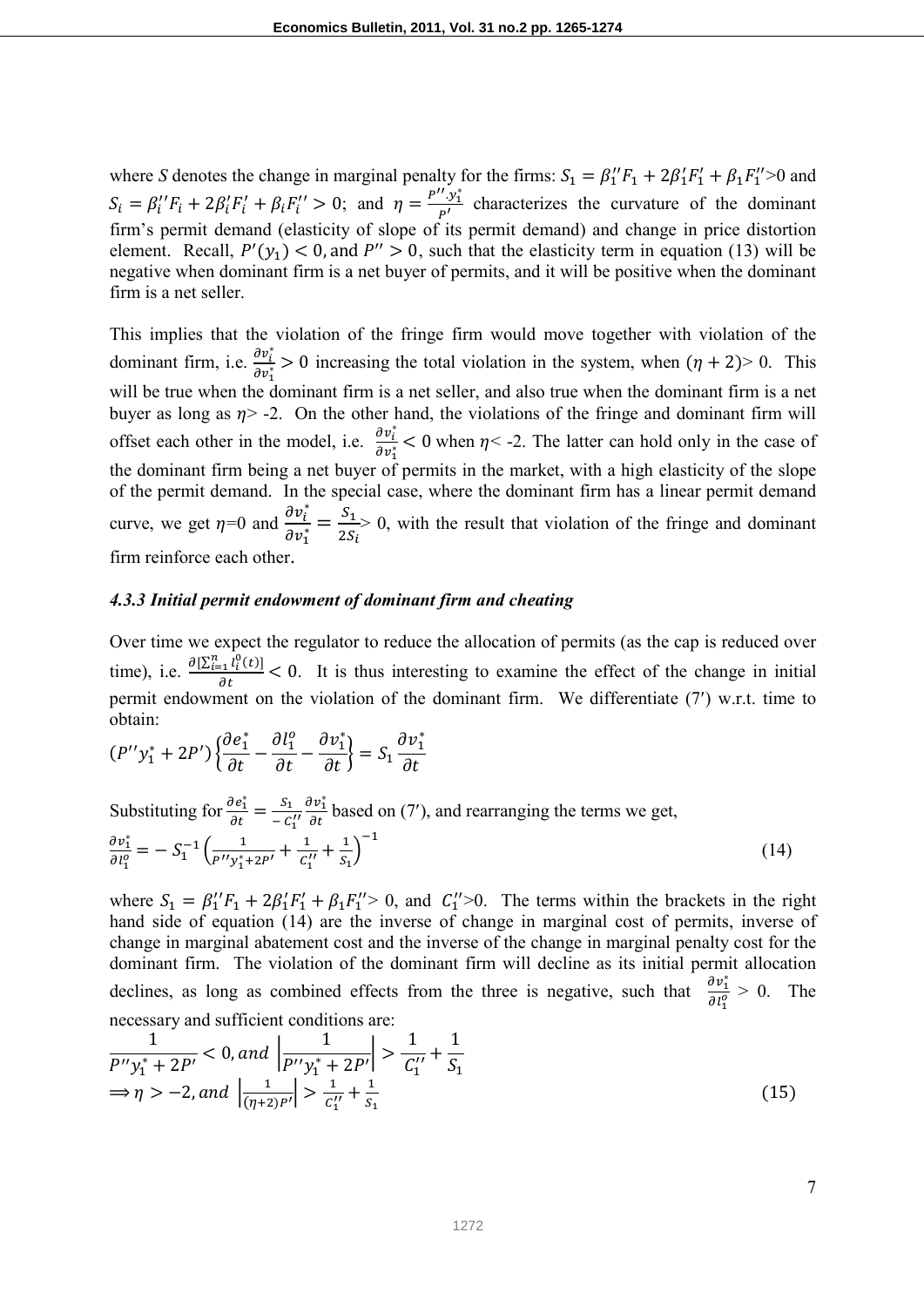Thus when the change in marginal abatement cost and marginal expected penalty of the dominant firm are relatively high compared to the change in price distortion element, (15) will hold and the dominant firm's violation will reduce with its permit endowment over time.

#### **5. Conclusion**

The dynamic equilibrium analysis in our model with twin imperfections of market structure and regulation (i.e. market power and non-compliance) extends the results of the established literature (Hahn 1984, Egteren and Weber 1996, Chevalier 2008). In the presence of cheating, the permit demand curve becomes more price-elastic, compared to a model with no cheating. We find the initial allocation of permits to the dominant firm continues to play a significant role in both the cost-efficiency of abatement (Hahn 1984) as well as effectiveness of the cap-andtrade system (Egteren and Weber 1996). Moreover, the second-order price sensitivity of the permit demand of the dominant firm (characterizing the price distortion in the model) plays a critical role in the relationship between compliance behavior of the fringe firms and the compliance behavior of the dominant firm; as well as in the compliance behavior of the dominant firm as permit endowment changes over time.

### **References**

Chavez, C.A and Stranlund, J.K (2003), "Enforcing Transferable Permit Systems in the Presence of Market Power", *Environmental and Resource Economics*, Volume 25: 65-78.

Chevalier, J. (2008), "Strategic Manipulation on Emission Trading Banking Program with Fixed Horizon", *Economics Bulletin,* Vol. 17, No. 14: 1-9

Egteren, H.V. and M. Weber (1996), "Marketable Permits, Market Power, and Cheating", *Journal of Environmental Economics and Management* Vol. 30: 161-173

Hahn, R.W. (1984), "Market Power and Transferable Property Rights", *The Quarterly Journal of Economics,* Vol. 99, No. 4: 753-765

Malik, A.S. (1990), "Markets for pollution control when firms are noncompliant", *Journal of Environmental Economics and Management,* Vol. 18: 97-106

(2002), "Further Results on Permit Markets with Market Power and Cheating", *Journal of Environmental Economics and Management,* Vol. 44, pp 371-390

Montgomery, W.D. (1972), "Markets in Licenses and Efficient Pollution Control Programs" *Journal of Economic Theory,* Vol.5, No.3:

Rubin, J.D. (1996), "A model of intertemporal emission trading, banking, and borrowing", *Journal of Environmental Economics and Management*, Vol. 31: 269-286

Stranlund, J.K, C. Costello and C. Chavez (2005) "Enforcing Emissions Trading when Emissions Permits are Bankable", *Journal of Regulatory Economics*, Volume 28(2): 181-204.